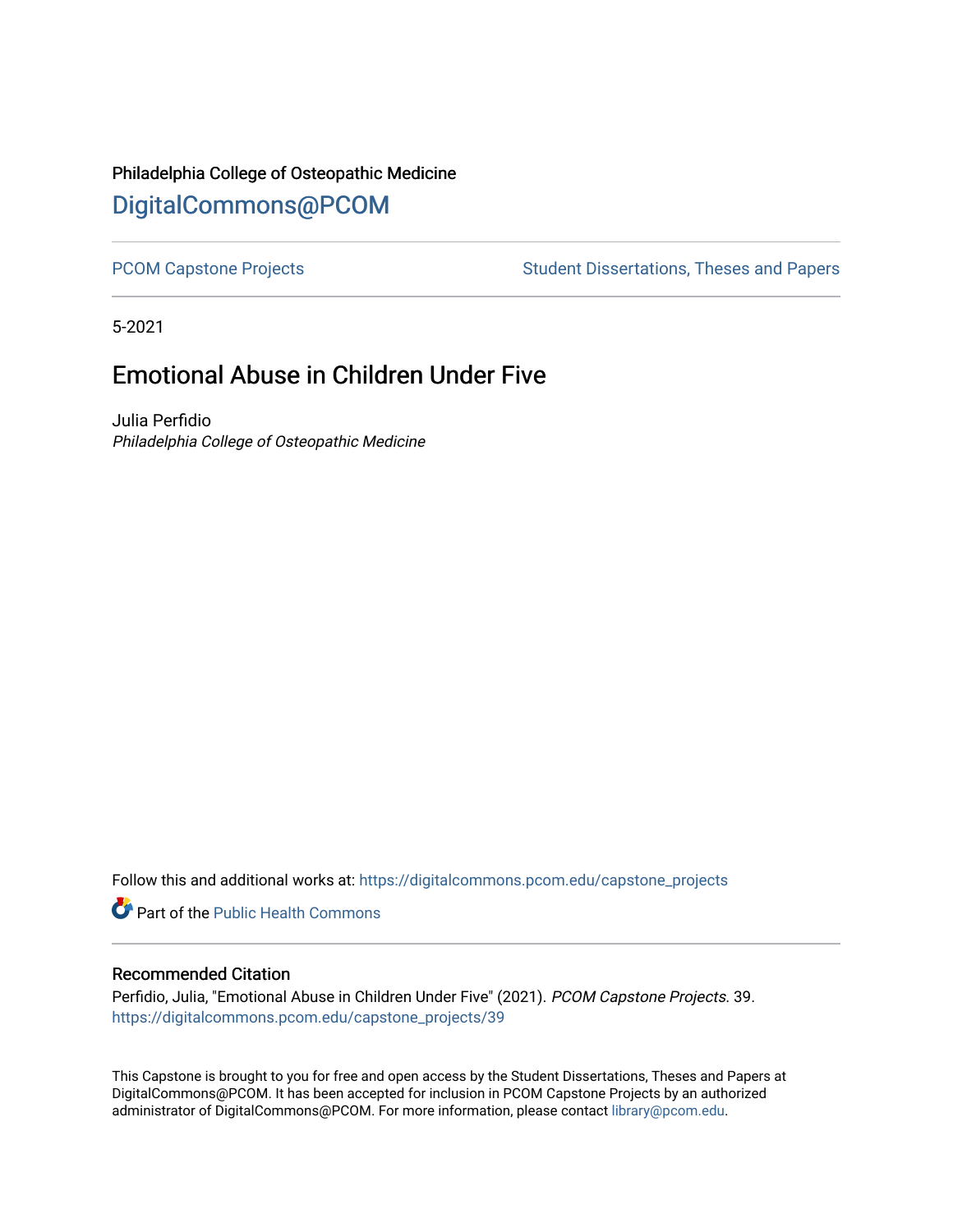Philadelphia College of Osteopathic Medicine Graduate Program in Biomedical Sciences School of Health Sciences

### **Emotional Abuse in Children Under Five**

A Capstone in Public and Population Health Leadership by Julia Perfidio Copyright 2021. Julia Perfidio

Submitted in Partial Fulfillment of the Requirements for the Degree of Master of Science in Biomedical Sciences, Public and Population Health Leadership Concentration May 2021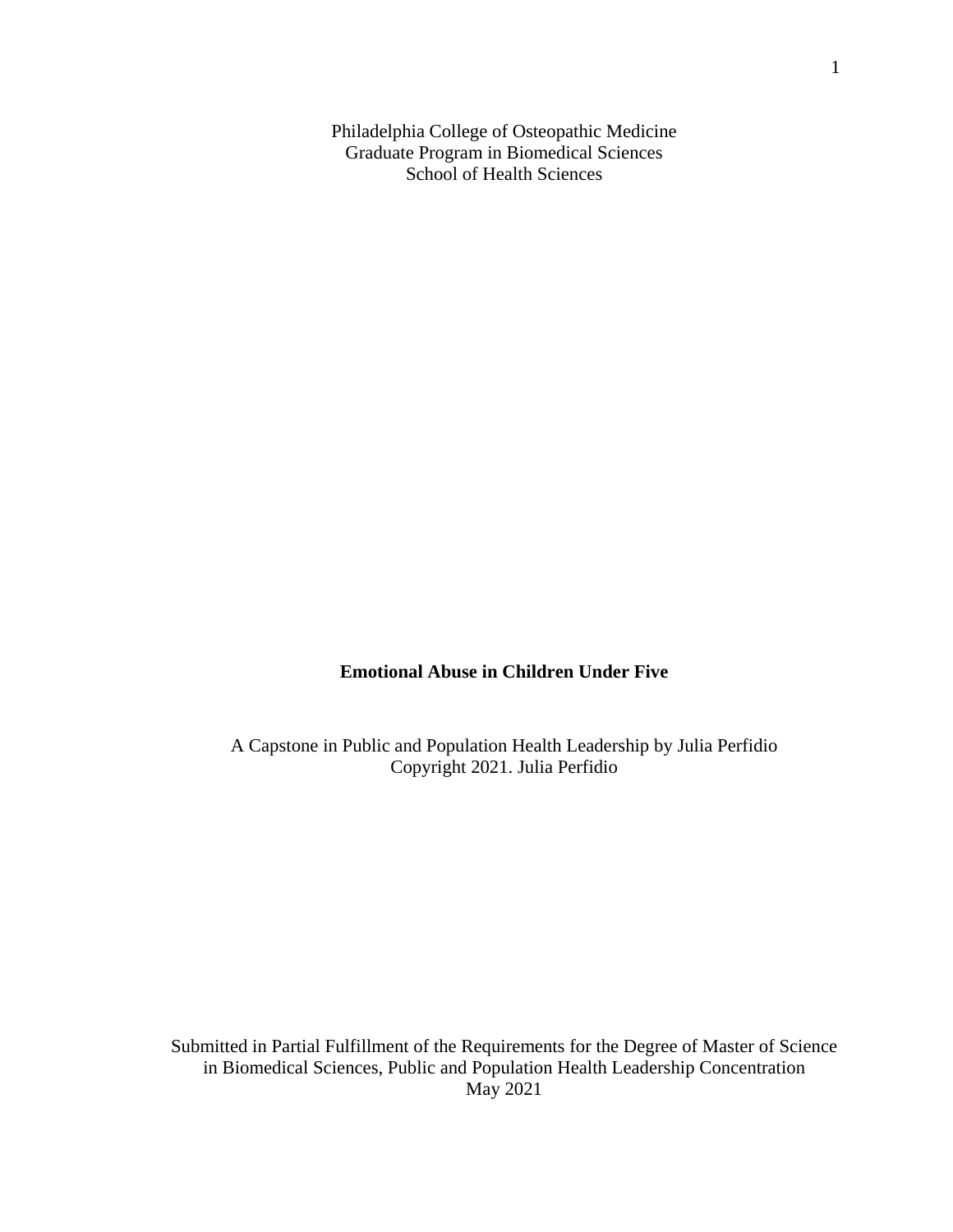## **ABSTRACT**

This capstone project aims to discuss the difficulties in diagnosing and assessing the risk of emotional abuse in children under five. Emotional abuse is often broadly defined but can be generalized as abuse where a guardian will excessively criticize a child and make them feel unwanted [10]. Diagnosing emotional abuse in this age group is difficult as children are less likely to be around outsiders (non-family members) who could detect these signs. In addition, the signs and definitions of emotional abuse are unique to each case and vary among states [8,10,11]. Emotional abuse could affect the child's development and then leave lasting marks on the adult life, potentially causing depression and emotional dysregulation [6,10]. This paper uses various sources such as a forensic nursing journal, PubMed articles, and various child welfare organizations. This paper aims to bring awareness to the difficulties of diagnosing emotional abuse in children of this age group and present possible ways of creating a protocol that could help in diagnosis. Protocols need to be implemented for physicians, daycare teachers, and others in contact with children to alleviate the effects of emotional abuse.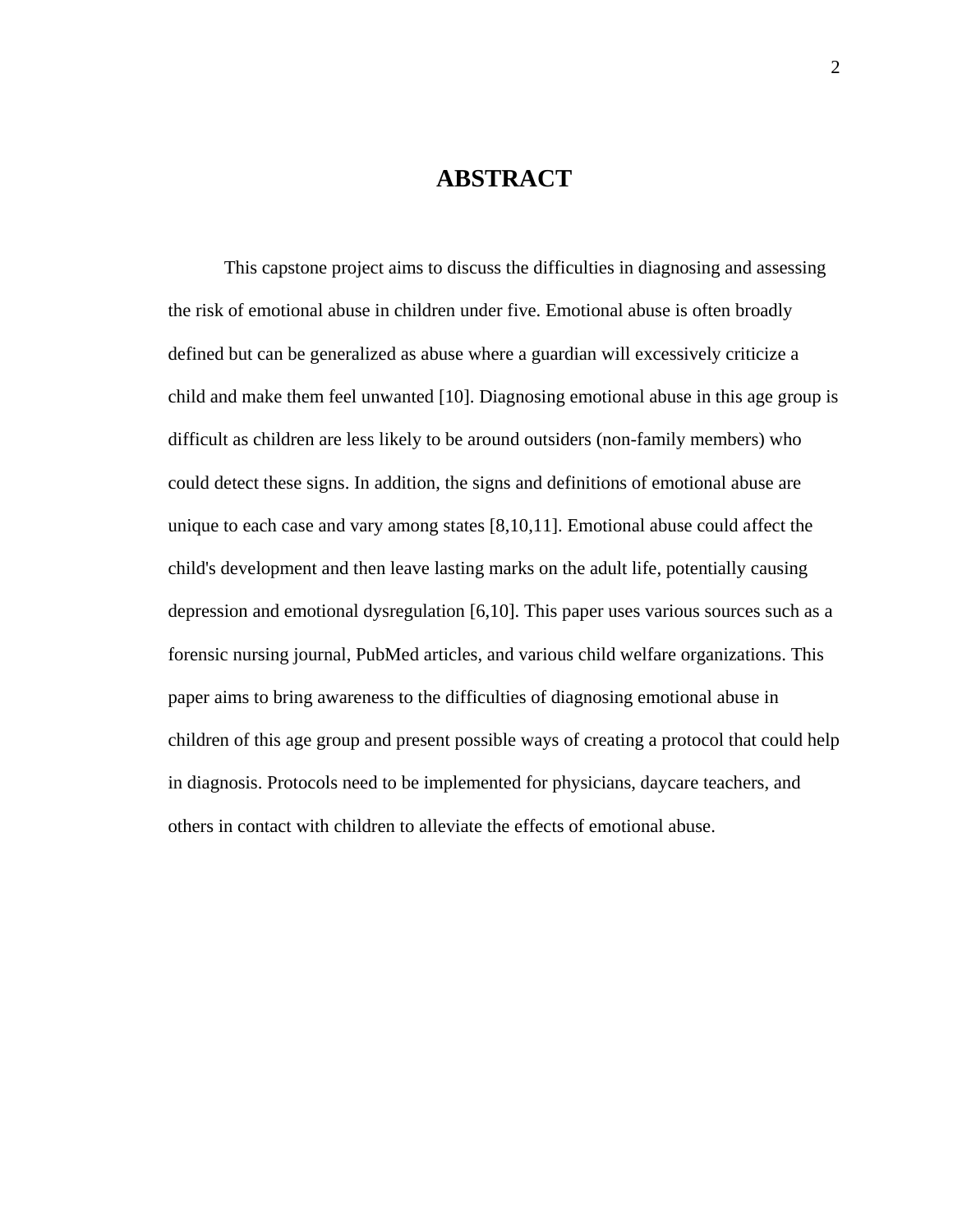## **INTRODUCTION**

Child abuse in the United States (and globally) is a major Public Health crisis, and the effects of child abuse have been shown to leave lasting marks, both mentally and physically [6]. Statistics from the American Society for the Positive Care of Children (American SPCC) note that there have been over four million child abuse and maltreatment cases reported and that approximately "five children die every day from child abuse" [4]. There are four major categories of abuse that children face: physical, sexual, emotional (or psychological), and neglect [4]. After further delving into the information about child abuse, most definitions and laws surrounding prevention and care are defined for physical, sexual, and neglect; however, the explanations for emotional abuse are broader [11]. Other statistics surrounding child abuse have noted that children under the age of one year old are some of the greatest victims of child abuse and that seventy-five percent of deaths resulting from child abuse occur in children under the age of three [9]. This lack of a concise definition of emotional abuse and the severity of cases in this age bracket has been the motivating factor in choosing an area to focus on.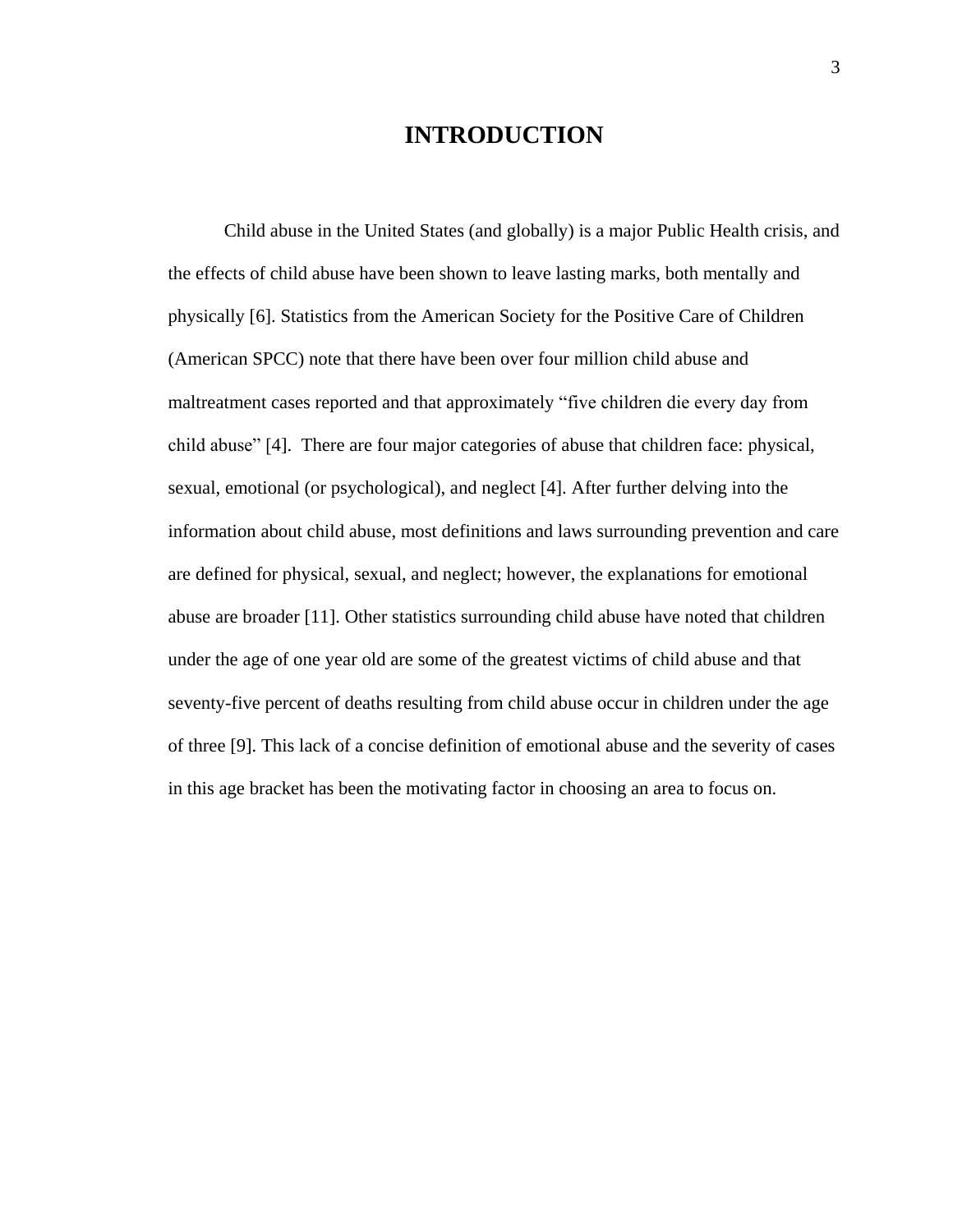### **Child Maltreatment\* Rate (Unique Victims per** 1,000 Population), by Age: 2017



Source: U.S. Department of Health & Human Services, Administration for Children and Families, Administration on Children, Youth, and Families, Children's Bureau. (2019). Child Maltreatment 2017. Retrieved from<br>https://www.acf.hhs.gov/cb/research-data-technology/statistics-research/child-maltreatment

**Figure 1.** Child Abuse Across Different Age Groups This figure shows data from 2017. The figure is showing how many children are affected (per 1000) in each age bracket. The chart shows that children ages 0-3 experience greater amounts of abuse.

#### **BACKGROUND**

#### **Defining Emotional Abuse**

As previously mentioned, the definition of emotional abuse is much broader and can lead to some confusion when states come up with legislature. In the United States, The Federal Child Abuse Prevention and Treatment Act (CAPTA) has created a broad definition of child abuse that encompasses all different types of abuse. The individual states then interpret to decide their definitions of abuse. CAPTA defines abuse as: "Any recent act or failure to act on the part of a parent or caretaker which results in death, serious physical or emotional harm, sexual abuse or exploitation; or, any act or failure to act which presents an imminent risk of serious harm. [11]" This is the national, allencompassing definition of child abuse, which is then interpreted from state to state and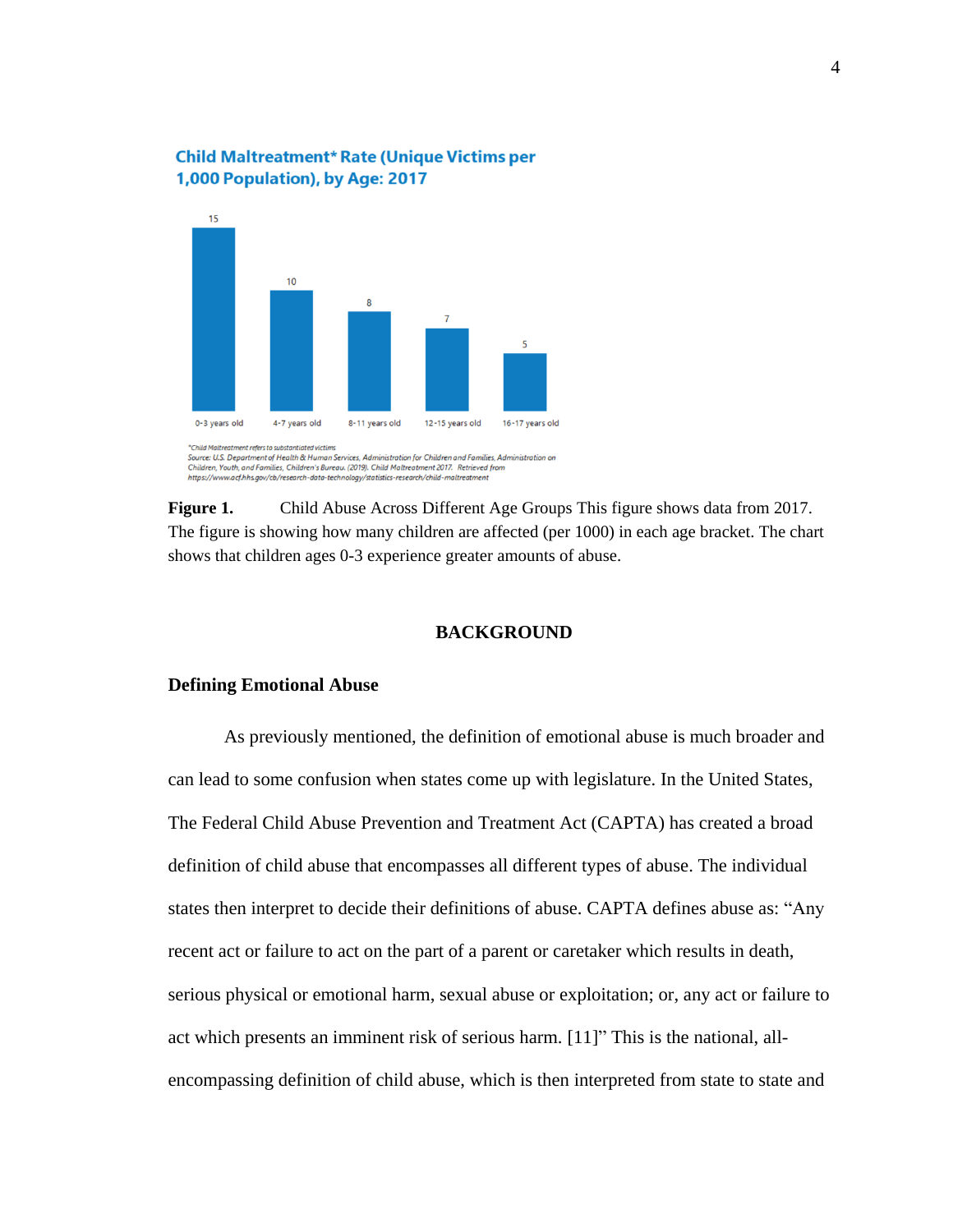taken into consideration for each state's law. To highlight the variety of definitions,

please see the following table and refer back as necessary.

| Denning United Studio Activisty various bources                   |                          |
|-------------------------------------------------------------------|--------------------------|
| <b>Definition</b>                                                 | Resource                 |
| "When a parent treats a child in ways that make the child feel    | Thewholechild.org        |
| unwanted, or like a bad person so much that the child's normal    | [10]                     |
| development, learning or behavior suffers. This may include       |                          |
| harshly criticizing or frequently blaming the child or making the |                          |
| child feel unwanted"                                              |                          |
| "an aggressive attitude towards a child, which is not physical in | Christ, C., et al., 2019 |
| nature, and may include verbal assaults on one's sense of worth   | [6]                      |
| or well-being or any humiliating or demeaning behavior"           |                          |
| "serious mental injury" that has been diagnosed by a "physician"  | Childwelfare.gov;        |
| or licensed psychologist" that includes the following:            | Pennsylvania's           |
| A child that is "chronically and severely anxious, agitated,      | definition of child      |
| depressed, socially withdrawn, psychotic, or in reasonable fear   | abuse                    |
| that the child's life or safety is threatened" OR                 |                          |
| "Seriously interferes with a child's ability to accomplish age-   |                          |
| appropriate developmental and social tasks [14]"                  |                          |
| "[an] abused or neglected child' includes a child under age       | Childwelfare.gov;        |
| 18 who is in an institution, and either of the following          | New Jersey's             |
| applies:                                                          | definition of child      |
| Has been placed there inappropriately for a                       | abuse                    |
| continued period with the knowledge that the                      |                          |
| placement has resulted or may continue to result in               |                          |
| harm to the child's mental or physical well-being                 |                          |
| Who has been willfully isolated from ordinary social              |                          |
| contact under circumstances that indicate emotional               |                          |
| or social deprivation [14]"                                       |                          |
| "threats to inflict undue physical or emotional harm, and/or      | Childwelfare.gov;        |
| chronic or recurring incidents of ridiculing, demeaning, making   | Delaware's definition    |
| derogatory remarks or cursing [14]"                               | of child abuse           |

### **Defining Child Abuse Across Various Sources**

**Table 1.** Defining Child Abuse Across Various Sources

Table showing emotional abuse definitions and highlighting the variation across multiple sources. Please note that these definitions are strictly related to emotional abuse and no other forms of major child abuse.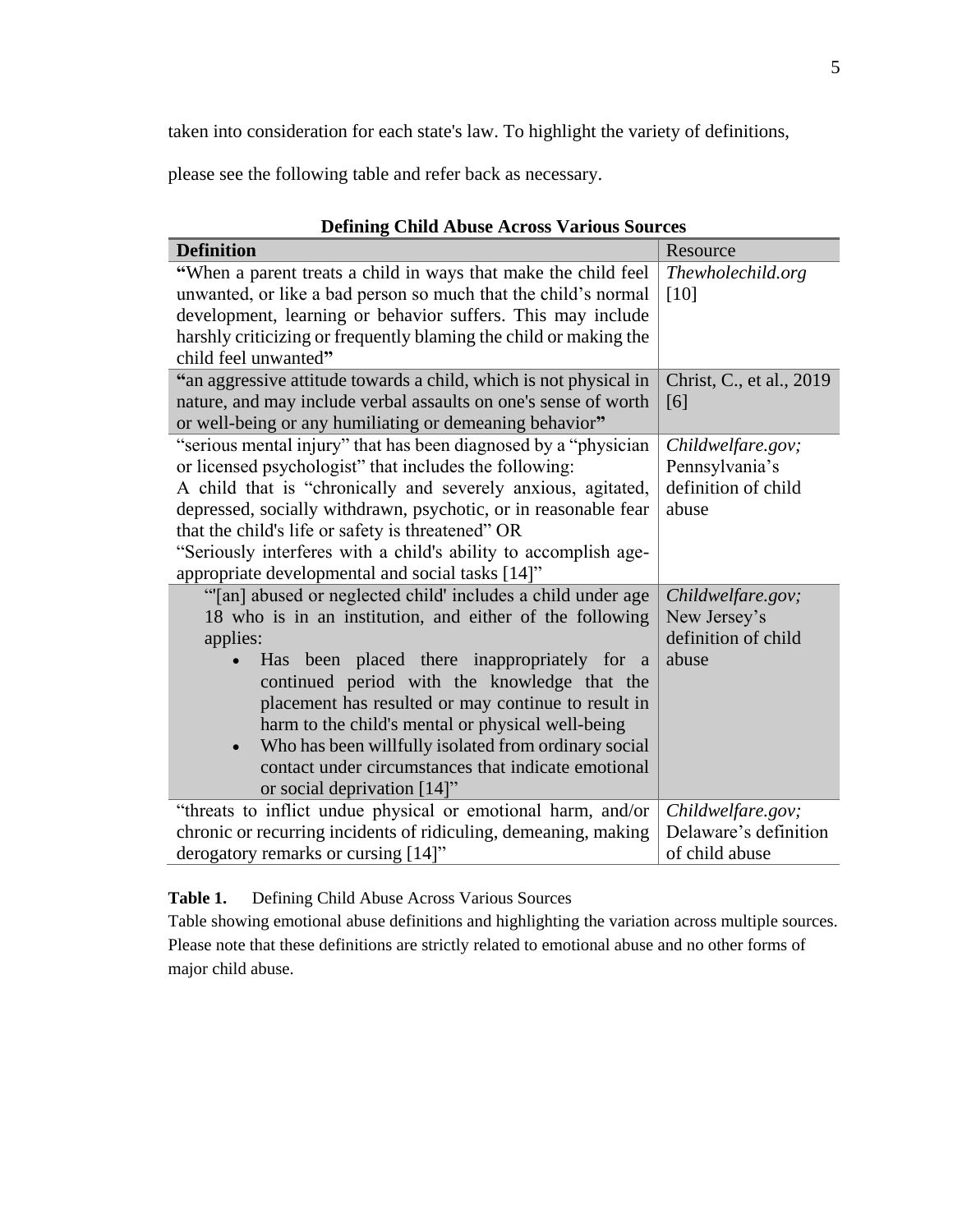#### **Signs of Child Abuse and Lasting Effects**

Every child is different, and as the definitions of emotional abuse vary, so does the inflicted abuse. Therefore, detecting emotional abuse in children can be difficult; their signs can be very different. Some examples of abuse can be that children can reject affection from their parent (or caretaker), but they could also be clingy with their parents; either way, the child will usually show behavioral signs on extreme ends of the spectrum [10]. The signs of abuse could also result in changes in their behavior: their speech and other developmental milestones could revert back, with a child speaking less or acting younger than their age or their other milestones in development can be delayed; for example, they might walk and talk later than other children [10]. On the other hand, children could act more mature than others their age, acting as a protective parent to another child. Thus, the signs of child abuse are very different among children, and with every child developing differently, even those signs can be hard to pinpoint. The following chart outlines some of the most common signs of emotional abuse for reference later.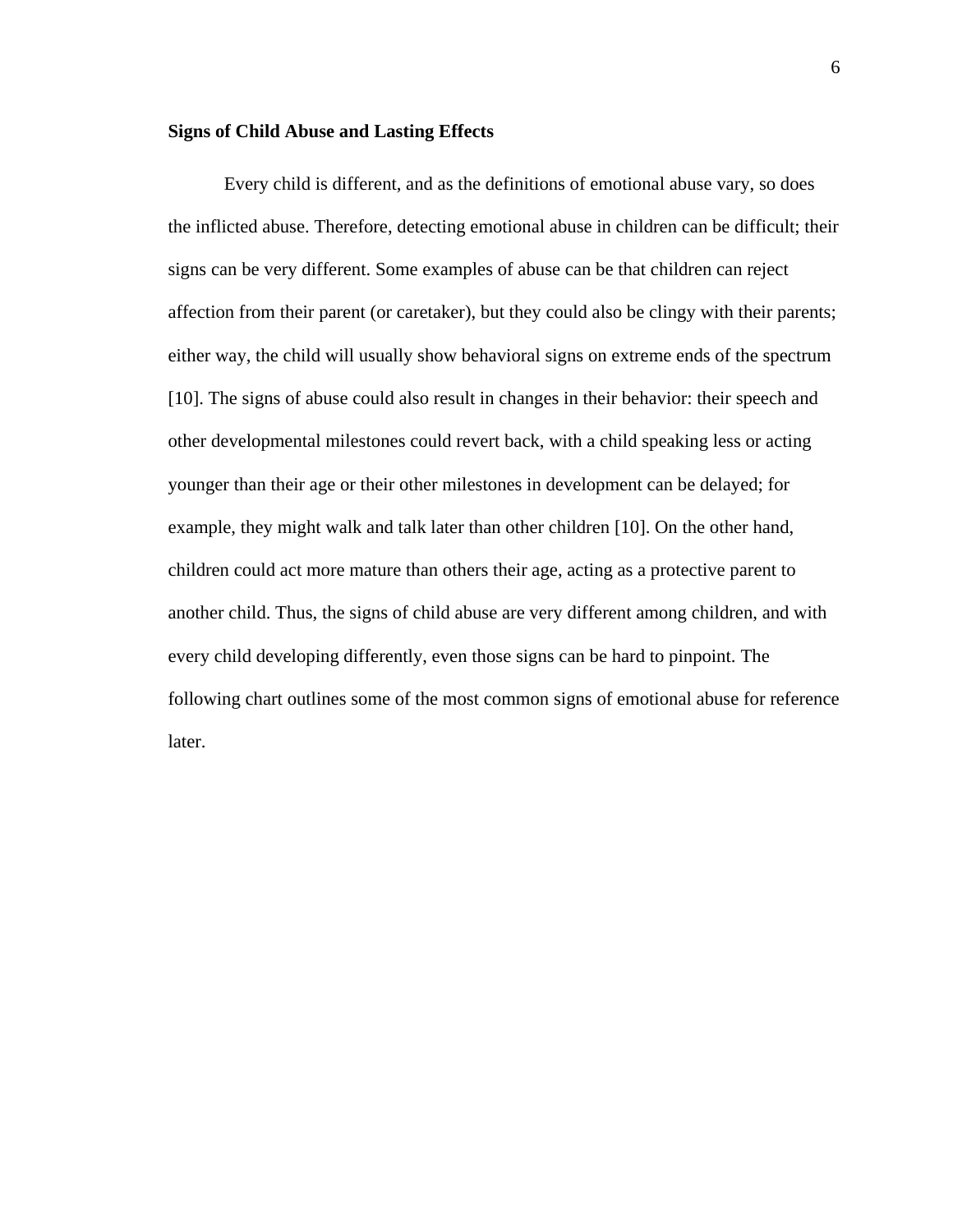| <b>Type of Behavior</b>                   | Examples                                               |  |  |
|-------------------------------------------|--------------------------------------------------------|--|--|
| <b>Extremes in behavior regarding the</b> | Rejecting affection from parents                       |  |  |
| parents                                   | Excessive clinging to parents                          |  |  |
|                                           | Acting out $-$ angry or depressed                      |  |  |
| <b>Changes in behavior/personality</b>    | An outgoing child might start                          |  |  |
|                                           | acting compliant/passive                               |  |  |
|                                           | A mild acting child might be more                      |  |  |
|                                           | demanding and aggressive                               |  |  |
| <b>Changes in Communication</b>           | Talking less                                           |  |  |
|                                           | Develop a stutter or other speech                      |  |  |
|                                           | disorder                                               |  |  |
| <b>Inappropriate Behavior</b>             | Acting like an adult $\rightarrow$ being               |  |  |
|                                           | protective over other children                         |  |  |
|                                           | Acting younger than their age /                        |  |  |
|                                           | regressing                                             |  |  |
| Delays in development (physical or        | Walking later                                          |  |  |
| emotional)                                | Talking later                                          |  |  |
|                                           | Having excessive tantrums                              |  |  |
| <b>Non-existent Medical Issues</b>        | Complaining of stomach pain                            |  |  |
|                                           | when they are not sick                                 |  |  |
|                                           | Complaining of headaches that                          |  |  |
|                                           | they do not have                                       |  |  |
| <b>Concerning Statements</b>              | A child asking things like, "why"<br>$\qquad \qquad -$ |  |  |
|                                           | does mommy think I am bad?"                            |  |  |

**Signs of Emotional Abuse**

**Table 2.** Signs of Emotional Abuse in Children Under 5 Years of Age Some of the most common signs of emotional abuse in children of this age bracket with examples included. Most signs of abuse are found in the article on *thewholechild.org* [10].

The lasting effects of childhood emotional abuse (CEA) is another area for research to be done. A study attempts to link CEA with depression, and they have highlighted that CEA and depression seem to be better linked than depression is with childhood sexual abuse and childhood physical abuse [6]. This study also defines the relationship between CEA and emotional dysregulation, which is the inability to manage emotions and your emotional response [2,6]. Some research suggests that emotional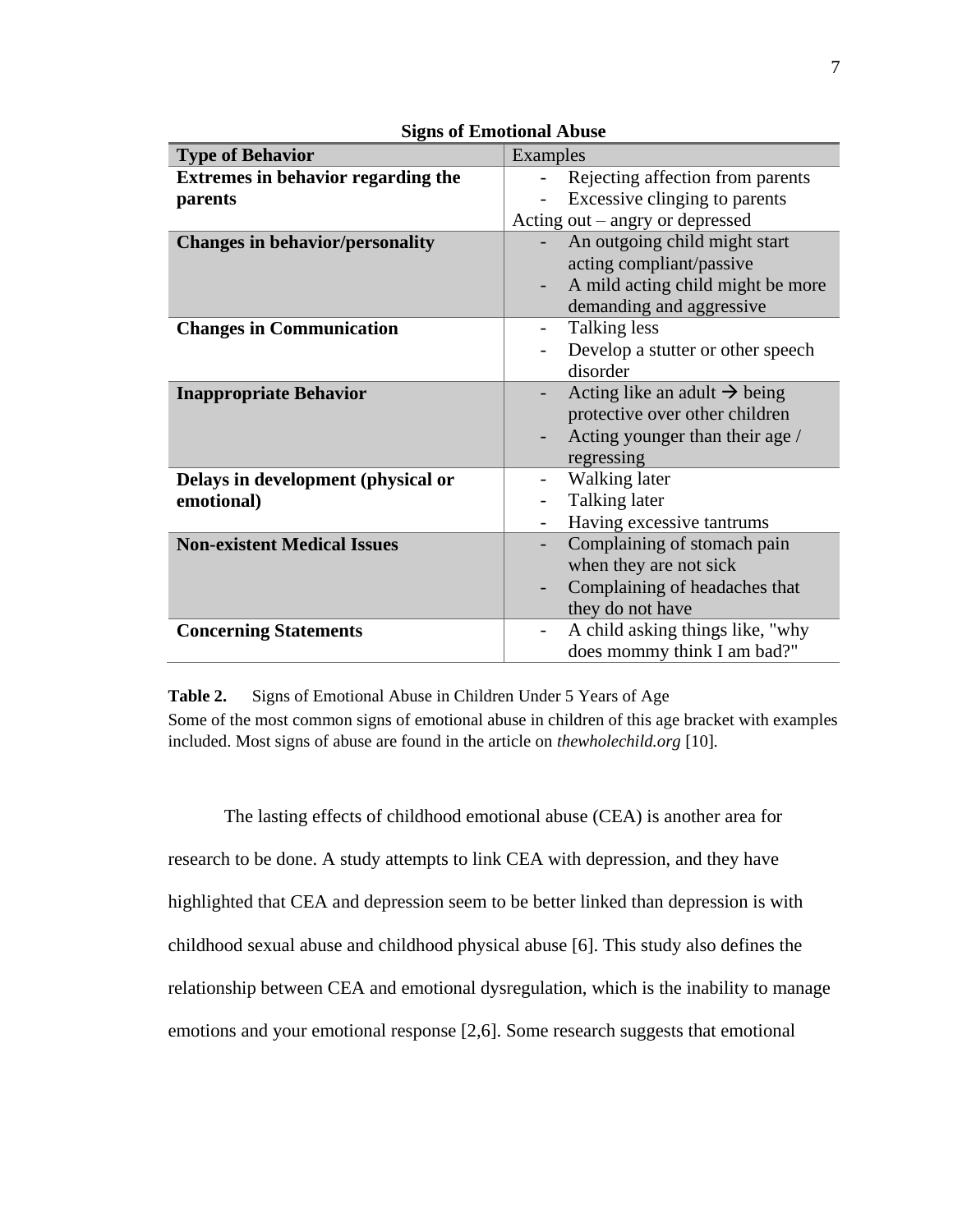abuse as a child can lead to interpersonal problems (which is a lack of social relationships and social support); however, some research does contradict this finding [6].

#### **Detecting Emotional Abuse**

To reiterate, there are some common signs to detecting emotional abuse in children under the age of five, most generally would be showing signs of extreme behaviors – acting too young or too mature, avoiding affection or clinging to parents, etc. (see Table 2 above for more). An article for a forensic nursing journal written in 2017 provides a review of the available literature that surrounds screening tools used for childhood abuse. In this article, they break down the types of screening tools for the four categories of abuse. When it mentions psychological abuse screening, they state there were no tools found in the literature to screen for psychological abuse [9]. A feasibility study conducted in three South European countries has started to develop a screening tool for neglect and physical and emotional abuse [8]. In their screening tool, they had a questionnaire for healthcare workers to fill out in suspected cases. The questions they included for emotional abuse detection were based on the interaction between the caregiver and the child. Some questions included: "coldness and/or detachment? Tension and/or excessive anxiety? [8]." The review article from a nursing journal solidified a lack of guidance when trying to diagnose emotional abuse. As Sara Oon points out in her piece, 46% of child abuse in Michigan was from emotional abuse, but in Illinois, less than 1% of child abuse cases were from emotional abuse [11]. Sara Oon raises the shocking question discussing these disparities, asking how is it possible that two states (similar in the region at that) can have such vastly different percentages of children facing emotional abuse [11]? The screening for emotional abuse is not consistent. There have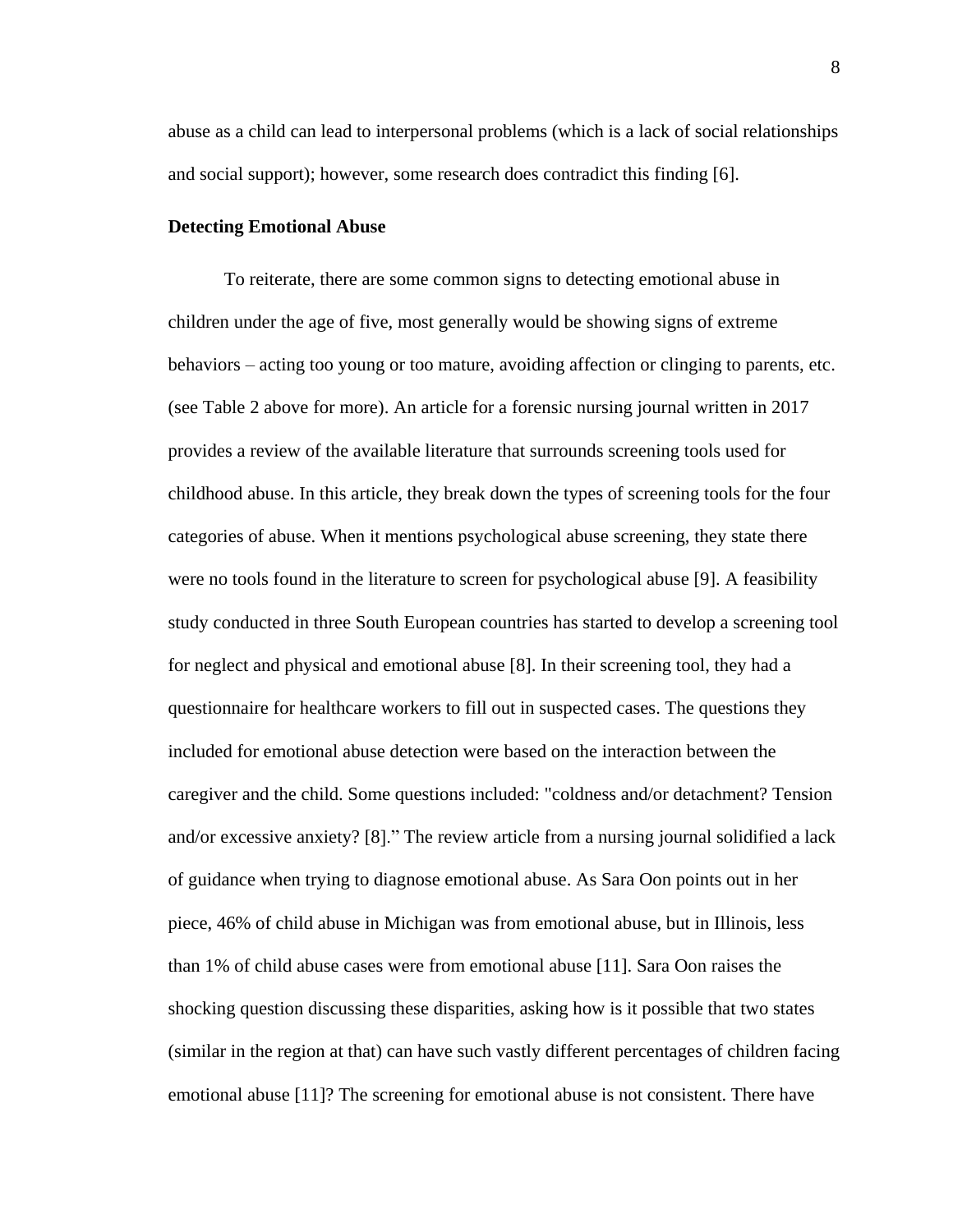shown to be inconsistencies in the definition of emotional abuse itself, as seen in just a few of the listed definitions in Table 1.

Emotional abuse is a public health issue that affects child-to-adult relationships as well as adult-to-adult relationships. It is no secret that domestic violence in adult relationships but does not just mean physical abuse because emotional abuse exists there too. In addition, some of the signs of emotional abuse in adults are surprisingly quite similar when reading about things to look for. The following table has provided some insight into the signs of emotional abuse in adult relationships, mostly from how the abuser treats the person being abused. This information could help people working with young children interpret the parent's behavior and be incorporated into a diagnostic screening of abuse, which will be discussed later.

| еннопонат движе не диши континентря |                                                                                                                                                                                                        |  |  |
|-------------------------------------|--------------------------------------------------------------------------------------------------------------------------------------------------------------------------------------------------------|--|--|
| <b>Behavior</b>                     | Example                                                                                                                                                                                                |  |  |
| <b>Things Seem "perfect."</b>       | The start of the relationship seems<br>perfect.<br>The partner puts on an act in<br>$\overline{\phantom{0}}$<br>public: they seem charming, but<br>things are different when you are<br>not in public. |  |  |
| <b>No Separation / Space</b>        | Controlling, protective,<br>possessive, mistrusting<br>Accuse the other person of being<br>abusive, and they turn things<br>around on the other person.                                                |  |  |
| <b>Belittling the Partner</b>       | Putting the other person down,<br>$\overline{\phantom{0}}$<br>insulting their looks/ behavior<br>Publicly embarrassing the other<br>$\overline{a}$<br>person                                           |  |  |
| <b>Guilt Tripping</b>               | Using manipulation tactics                                                                                                                                                                             |  |  |

**Emotional Abuse in Adult Relationships**

**Table 3.** Emotional Abuse in Adult Relationships.

This table provides a few examples of emotional abuse in adult relationships based on how the abuser treats the person they are abusing. The information was found from *healthline.com* [13] and Mental Health America [1].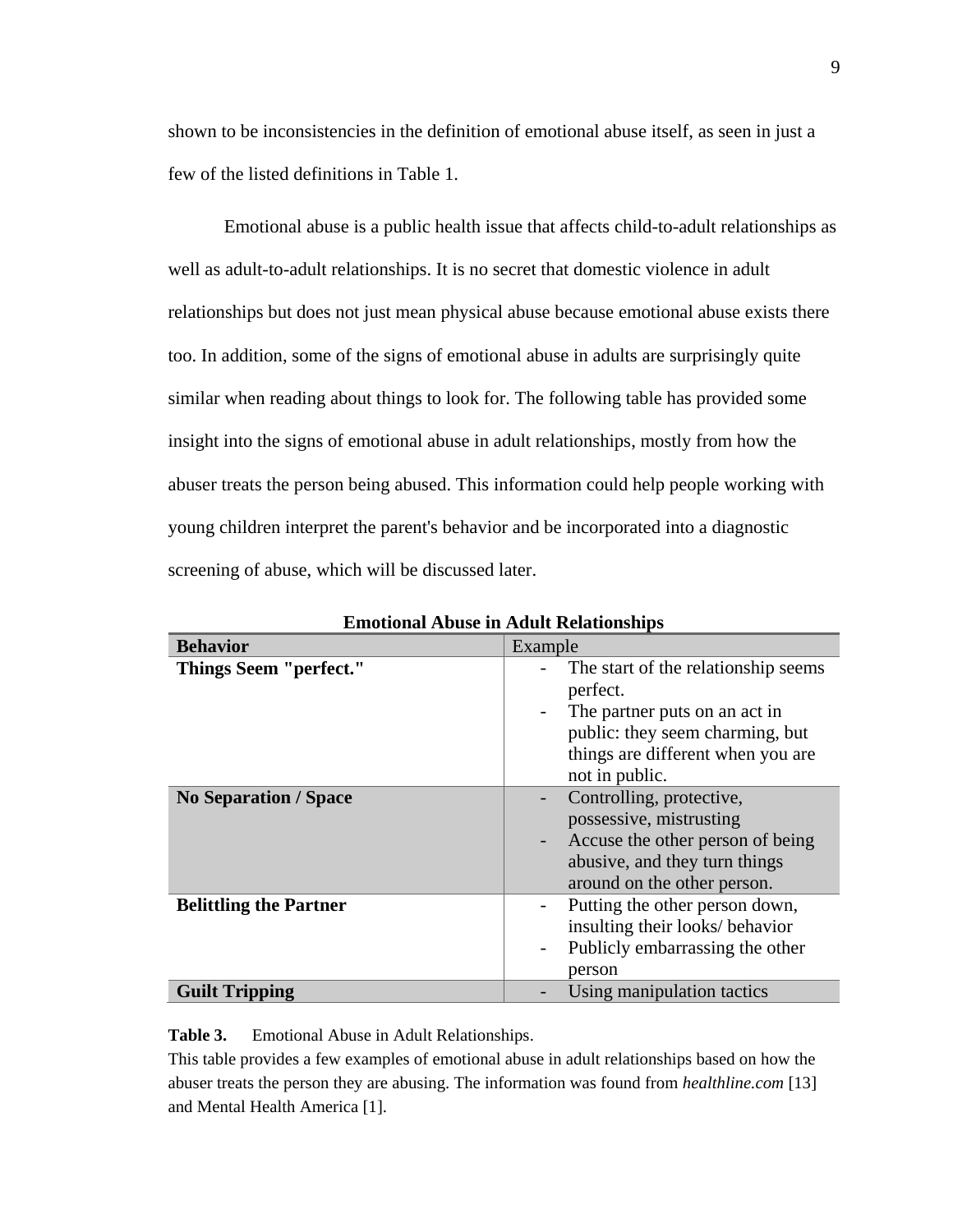#### **Laws Regarding Child Abuse**

As mentioned previously, all states are required by CAPTA to have certain procedures put in place when it comes to child abuse. Under CAPTA, some people are required to report suspected abuse, mandated by state law [5]. There are a few different stages where states determine their laws of child abuse – the reporting stage, definitions of child abuse, and the last stage is after child abuse has been reported and helps determine if a child should be removed from the home for protection during the process [14]. Each state has its laws and sometimes can seem redundant, or they can be vastly different. Still, for the sake of this paper and the location of Philadelphia College of Osteopathic Medicine, the focus will be on Pennsylvania, New Jersey, and Delaware.

To an extent, the definitions of who must report child abuse are common amongst most of the States. In about 47 states, professionals who are required to report child abuse include those who have frequent contact with children, including but not limited to social workers, teachers, principals, physicians, nurses, counselors, therapists, childcare providers, medical examiners, coroners, and law enforcement officers to name a few [5]. Other states (18 states and Puerto Rico) also require any person who suspects abuse to report it, regardless of the profession [5]. For these professionals who are required to report abuse, they have what is termed an "institutional responsibility to report," which means that if they work in an institution such as a school or hospital that they are required to report at the time that they suspect any abuse [5]. In these mandatory reports of child abuse, there are certain standards and privileges that the reporters have. For example, when making a report, the reporter must report the facts that lead them to suspect that there is abuse or neglect present, but they are not required to provide proof. There is also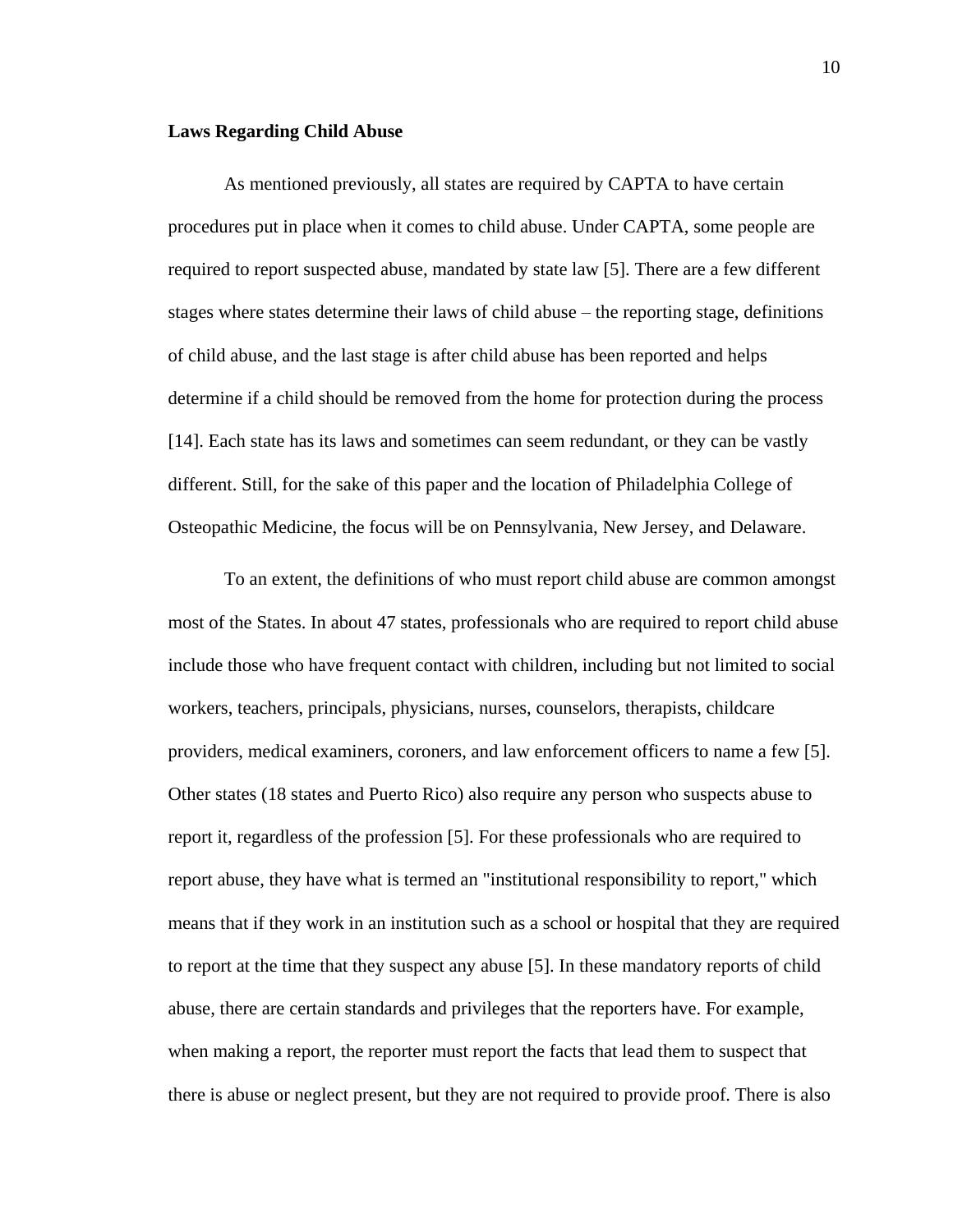the term "privileged communications," which discusses a professional and their client's right to maintain confidentiality; however, in most states, there are exceptions in the case to protect maltreated children and not give an excuse to fail to report suspected abuse [5]. Examples of cases where these confidentialities are denied are in the case of the physician-patient and husband-wife privilege. In the case of the reporter, in most states, there is a toll-free number people can call to make an anonymous report, and in 44 states, the "identity of the reporter is specifically protected from disclosure to the alleged perpetrator [5]."

#### **Pennsylvania, New Jersey, and Delaware Law**

All states may vary in some ways or be similar to others, but this paper will focus solely on highlighting some of the laws and statutes in PA, NJ, and DE to avoid unnecessary length and redundancies. In the state of Pennsylvania in 1975, the PA Child Protective Services Law (CPSL) was developed to protect children from being subject to continued abuse and other things, such as trying to preserve and stabilize the family where possible [12]. Based on the CPSL, child abuse is a recent act (within two years) in which a perpetrator causes nonaccidental injury (physical or mental) to a child under 18 or sexual abuse/sexual exploitation of a child under 18 (this has no time limit) [12]. Concerning how Pennsylvania defines emotional abuse, please see Table 1 (above). The state of PA focuses on a diagnosed case of emotional abuse that includes a severe injury already being in place to the child. In PA, the toll-free number is Childline (1-800-932- 0313) to call if there is suspected abuse. The mandated reports for PA are the same as outline previously. In PA, the law requires the county and a youth agency to begin an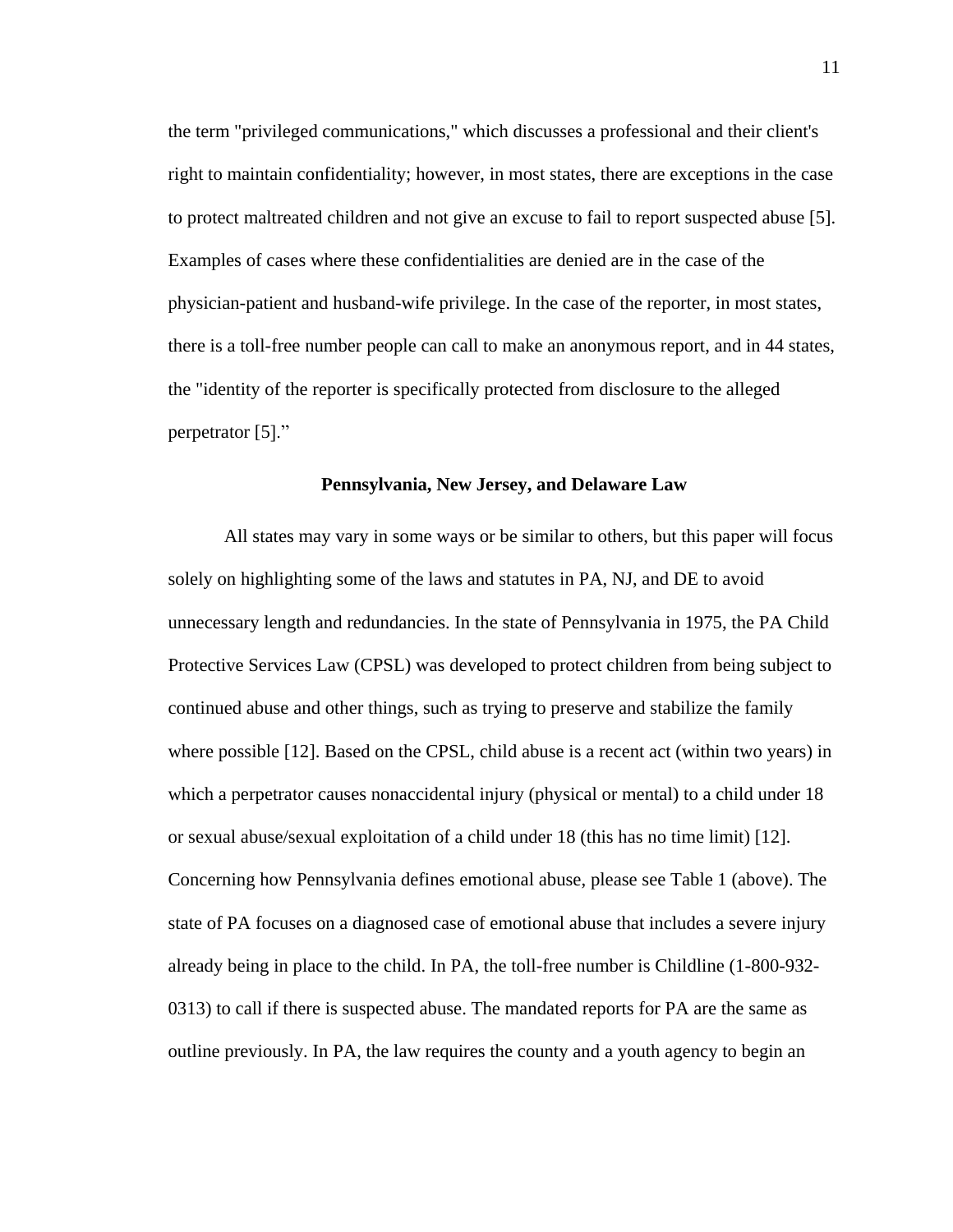investigation within 24 hours of the report and must be completed within 30 days unless otherwise noted [12].

In New Jersey, the residents (no matter what profession) must report abuse if they have reasonable cause [7,14]. The definitions of child abuse in New Jersey are some of the most detailed, so for this paper, the focus will be on the definition of emotional abuse and has already been outlined in Table 1 (above). Suppose emotional abuse (or any other abuse) is suspected. In that case, the person with a reasonable cause is expected to report the information to the State Central Registry (SCR). If the child is in immediate danger, they should call 911 and 1-877-652-2873, do not need proof and report anonymously [7]. After a report is made, an investigator from the Division of Child Protection and Permanency will start the investigation within 24 hours of the report [7].

The state of Delaware also has a very detailed breakdown of definitions of physical abuse, neglect, sexual abuse/exploitation, and emotional abuse, so once again, the focus will be on defining emotional abuse, also mentioned in Table 1. In addition, Delaware child welfare organizations outline that all suspected abuse needs to be "reported to the Division of Family Services (DFS) Child Abuse and Neglect Report Line" at 1-800-292-9582 or using an online portal; reports may also be made to 9-1-1 or other law enforcement but not without contacting the DFS [15]. Delaware also similarly states that reporters are not required to provide proof. As long as reports are made in good faith and "based on reasonable grounds," they will not be charged with anything in the case that their report was not valid and the child was not being abused [15].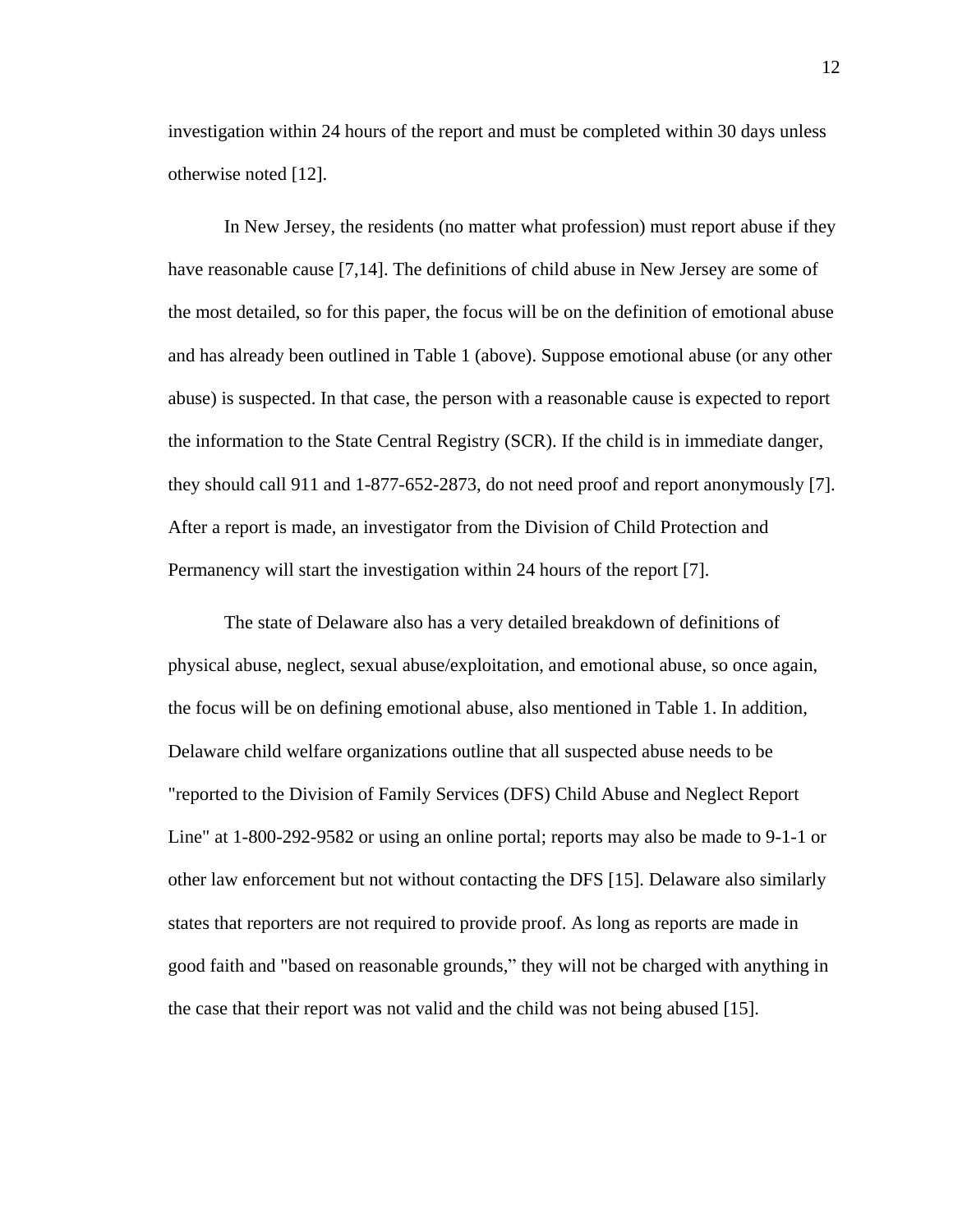## **RESEARCH STRATEGIES**

The research presented in this paper comes from a variety of different sources. Some of the articles referenced were those that performed research conducted and produced for PubMed; a few articles were found from child wellness organizations aiming to raise awareness about public health issues related to children. There are also a few resources presented from state websites and one article from a news organization. To determine the long-term effects of emotional abuse, a few articles were found from PubMed was used to highlight that. The articles mentioned focused on emotional dysregulation due to childhood abuse and how it may lead to an increase in signs of depression into adulthood [2, 6]. Another PubMed article (the article that inspired this paper) discusses the development process of a screening tool in three European countries [8]. A majority of the sources mentioned throughout the body of the paper came from various organizations dedicated to bringing awareness to child welfare issues. These websites provided useful information in presenting the signs of abuse in the specific age bracket this paper focused on, abuse statistics, and how the United States laws vary when reporting abuse [4,5,10,14]. Two sources were used to provide insight into the lack of information regarding emotional abuse, a new article that raises questions about the disparities between states and overall laws and a nursing journal that discusses the current literature about screening for childhood abuse and the lack of literature focusing on emotional abuse [9,11]. Other resources used were from state websites, specifically Pennsylvania, New Jersey, and Delaware, to give information and numbers to call when reporting abuse [7,12,15]. The final type of research conducted to add to this paper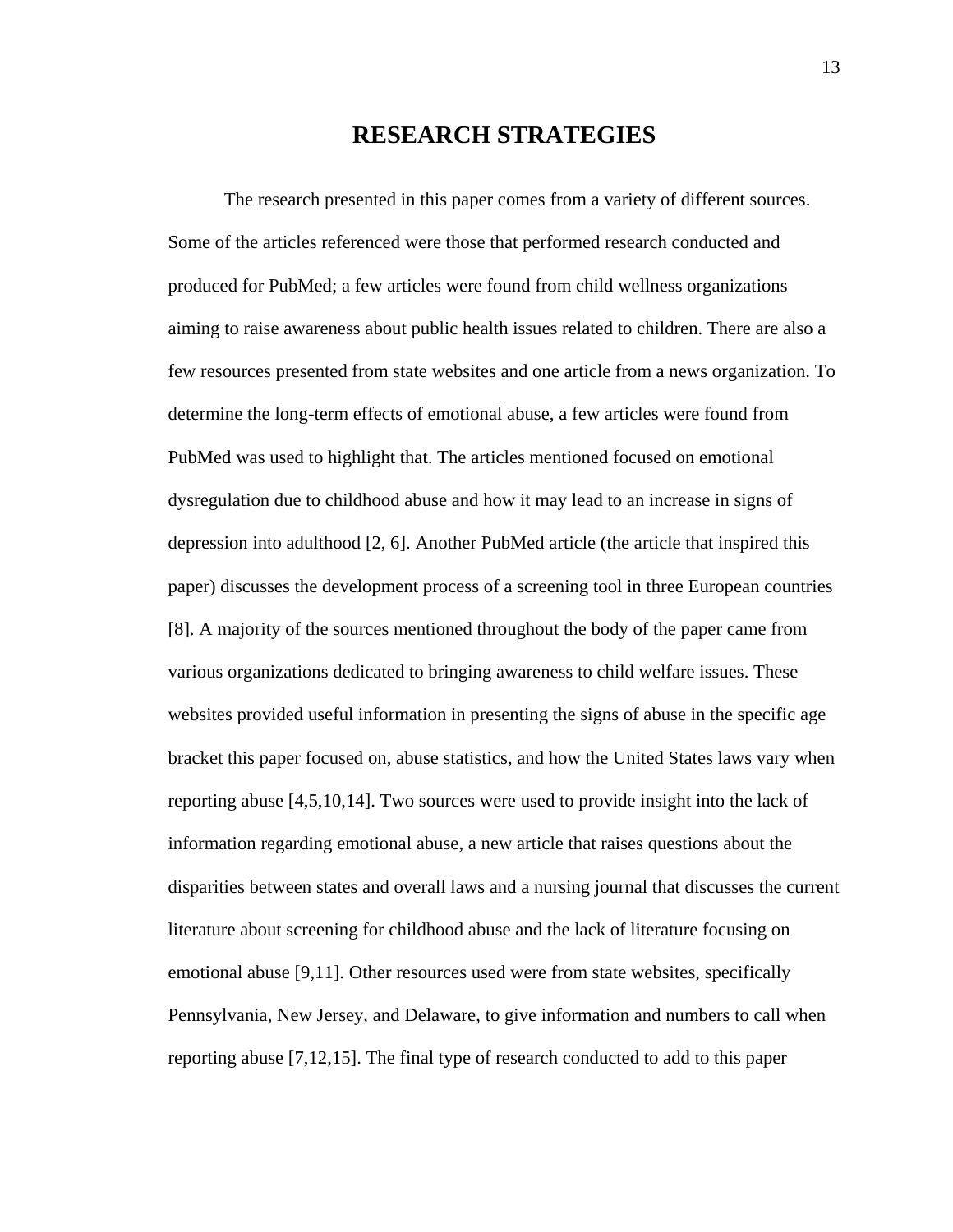focused on signs of emotional abuse in adult relationships to highlight the similarities in children being abused emotionally [1,13

].

## **DISCUSSION**

The topic of abuse in children is tough because it is so sensitive, but the massive public health issue remains to make it a necessary area of discussion and to further the research. There are a few different things this discussion area will focus on: (1) the lack of current literature regarding screening of emotional abuse, (2) discuss how emotional abuse in adult relationships compares to childhood emotional abuse, and (3) potential ways to better train those who would be considered a mandatory reporter.

Throughout the research conducted and reviewed, there has been a clear lack of information surrounding emotional abuse and in many different ways. There is no clear and concise way to define emotional abuse or screen for it. The definitions that were provided in Table 1 show proof of this. Three neighboring states can have all very different classifications of what emotional abuse looks like, and that can still vary from the general definition provided by some awareness organizations. For example, Pennsylvania's definition focuses on children who have been diagnosed by a professional, and New Jersey's definition requires a child to be institutionalized. In contrast, Delaware has a more traditional take on the definition, discussing a child harmed by ridiculing and demeaning behavior from an adult. The definitions for Pennsylvania and New Jersey are prime examples of why there needs to be continued research on this topic, especially for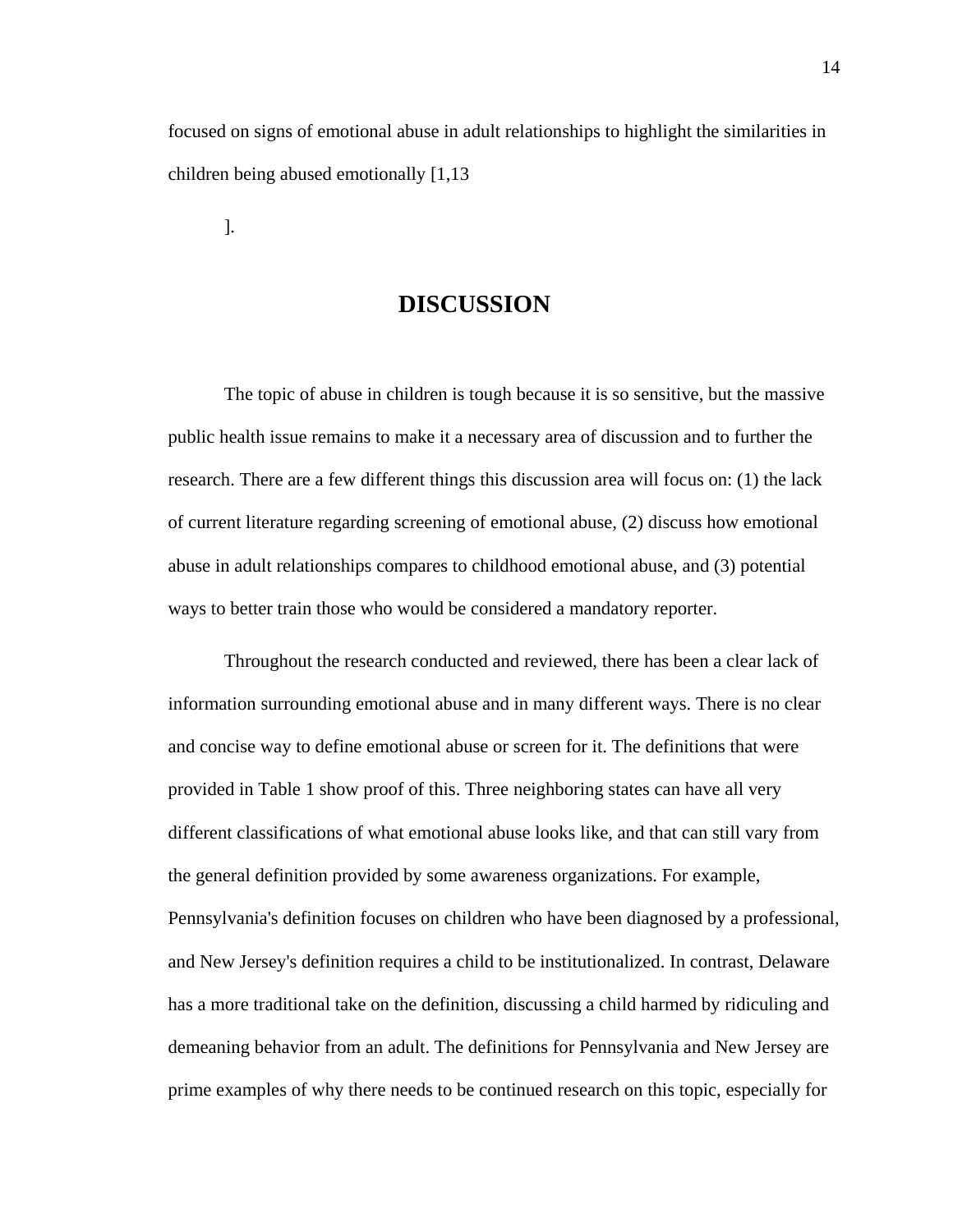the 0-5 years of age group. The abuse would most likely need to be severe and obvious for a child to have been institutionalized or diagnosed by a psychiatrist at this age. The damage that occurred during these crucial years of cognitive development could be severely debilitating later on. The article reviewing literature for child abuse screening made it evident that while there are many different protocols that are done for physical and sexual abuse, the same was not true for the case of emotional abuse.

Emotional abuse does not only occur in children with their guardians, but this is also something that is unfortunately seen among many adult relationships and is a form of domestic abuse. This lack of literature for emotional abuse screening led to how adult emotional abuse is perceived and researched. The findings ended up being quite interesting because of some of the similarities of the abuse. When looking at detecting emotional abuse in a romantic relationship, many of the signs were characterized by how the abuser treats the person being abused, which gives some interesting context to some potential ways to screen children. Before getting into that, however, there were some similarities in the behavior of the abuser in adult relationships and some of the definitions of emotional abuse from Table 1. In Table 3, there were four overarching types of adult emotional abuse signs that seemed very similar to some of the signs seen in children. The way someone emotionally abuses their partner was very similar to how someone would abuse their child, even though the presenting signs of abuse may show up a little differently. Among the few definitions of CEA mentioned, the definitions can be summed up into the following: verbally assaulting a child, criticizing them, blaming them for something, humiliating them, or being demeaning. This is all very similar to the signs of abusive relationships – controlling their partner, belittling them, embarrassing them in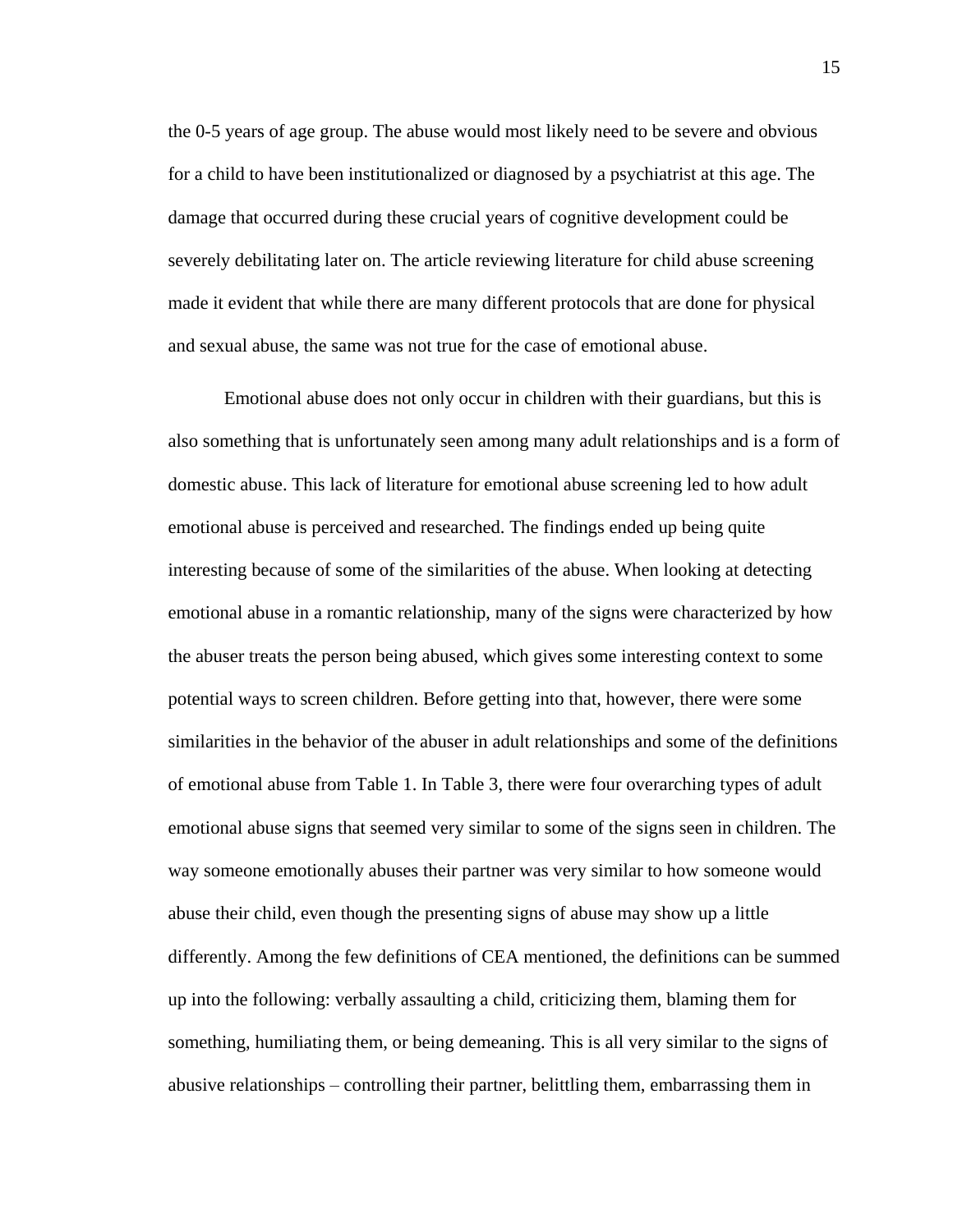front of others, and putting them down. While the dynamics of a parent-child relationship and a romantic relationship are two very different things, the behaviors typically seen are extremely similar.

For adults in an emotionally abusive relationship, many of the articles put out there are things that someone who thinks they are being abused would read and then selfdiagnose their relationship. Of course, this is not something that a child in this age group would be able to do, but it could be beneficial to those aforementioned mandatory reporters. For adult relationships, these are tell-tale signs of an emotionally abusive relationship. Someone who is in one of these situations can look up the signs themselves and, when they are ready, contact certain hotlines to help get them out of the situation, but a child under the age of five cannot do this for themselves; they need someone to be able to recognize these signs and get them help. This is where the lack of a defined protocol comes into play. The parallel in the behavior of the abuser is a key factor that should be considered when trying to determine if a child is experiencing this emotional abuse. It is hard for a child to advocate for themselves, so an outsider will most likely need to be the one to do this for them, and most likely someone who is a mandatory reporter. Signs of emotional abuse may be much easier detected by a trained professional (a psychiatrist, pediatrician, social worker) but not as obvious to someone who is around children much more often, so this is where the focus should initially be. Still, there does need to be some standard protocol implemented into routine pediatric care visits.

The initial focus should be on training the daycare and preschool teachers. Children who are in some sort of schooling spend the most time with their teachers and teaching aids, so these people will be the most likely to catch the signs (as long as they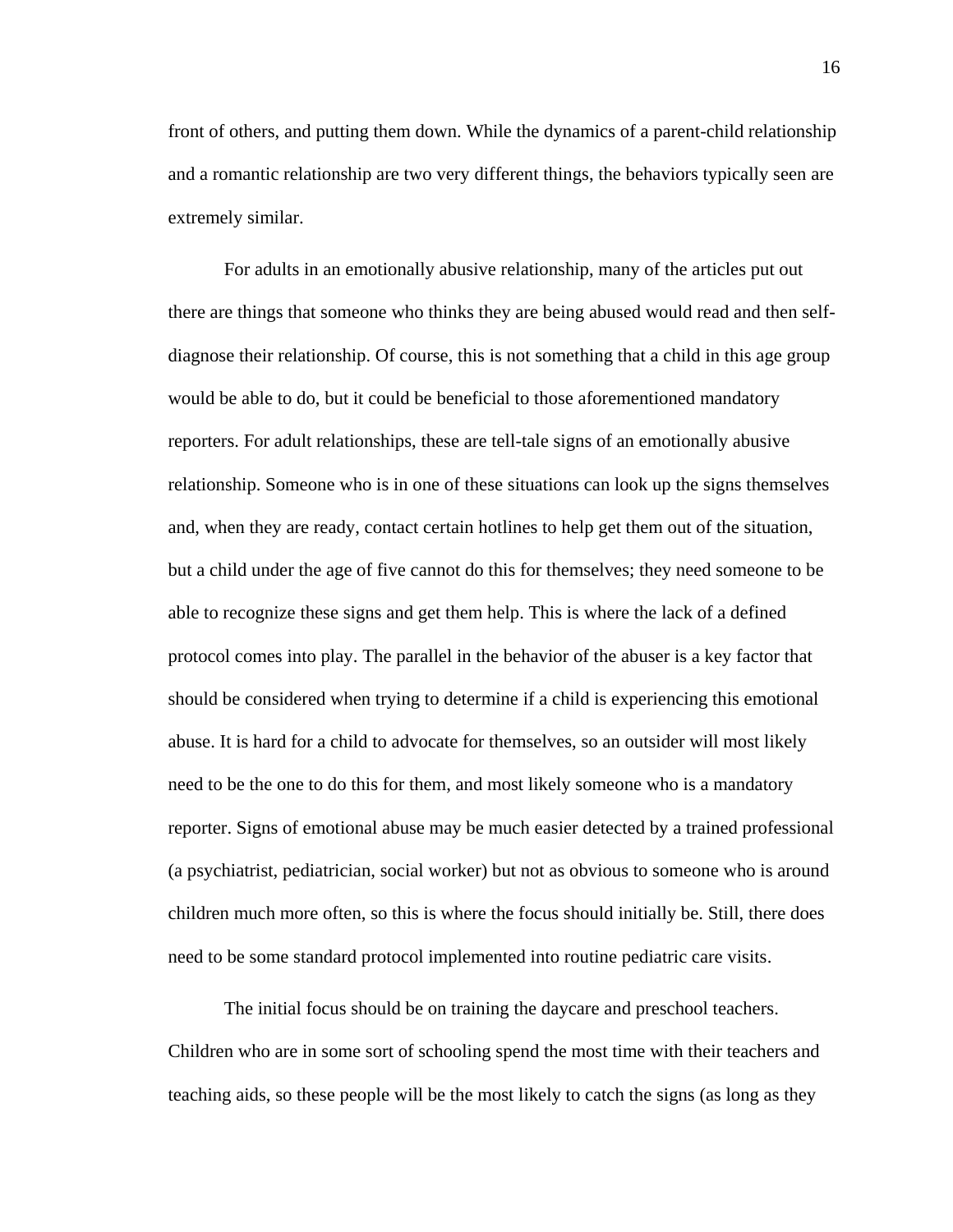know what to look for). Teachers will interact with the parents when they pick their child up from school or generally see how they are developing and progressing through their skills; they will see how they interact with other children. All of the signs that have been discussed will likely show up at some point, and if the teachers know what to look for, they will be great advocates for that child. Providing these professionals with mandatory training (possibly during in-service days at school) and giving them a handout with the necessary steps to report a suspected case of abuse should be a protocol that is implemented into these systems. There also should be some standard protocol and performed regularly in the medical setting of pediatric care. As far as the literature discussed in this paper is concerned, there has not been any reported necessary screening for emotional abuse in these visits, which should be implemented. An example could be a questionnaire developed for medical professionals to ask in every primary care visit. In this questionnaire, they can ask the parents and guardians some things to gauge the relationship. This could help in more ways than just determining if a child is being abused; it could help discover that a parent may not be abusing their child; they may be struggling (which could lead to abuse later down the line due to frustration). If the healthcare professional finds that a parent may be struggling with something, they could help guide them through the process, and it can just open up the space for conversation. Suppose this type of screening is not an option to implement. In that case, there could be some routine screening that a physician fills out after every general visit, based on what they have seen through how the family interacts with each other, much like the one studied by the three European countries [8]. This screening questionnaire has been added to the appendix for reference.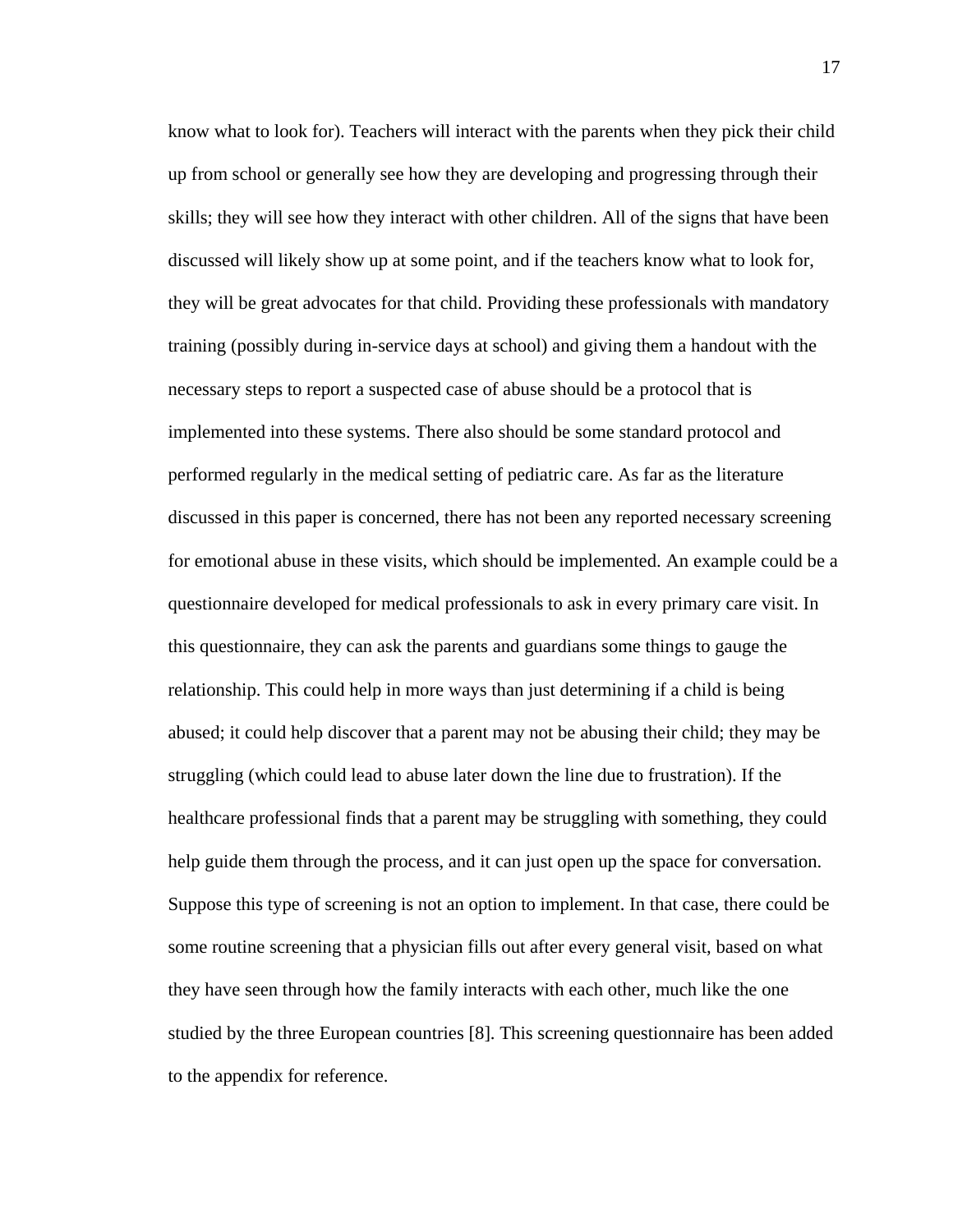## **RECOMMENDATIONS FOR FUTURE STUDIES**

There needs to be ongoing research done to combat the public health crisis that surrounds childhood abuse. This paper highlights the lack of literature around screening for emotional abuse and the severe, lasting effects of this CEA into adulthood. Sara Oon had discussed the disparities in the number of reports of emotional abuse that were so drastic it clearly shows how dysregulated the reporting and measurement of emotional abuse is. This raises the question, why? Why is there such a lack of measurement of emotional abuse in children compared to how physical and sexual abuse is measured? Does it have to do with emotional intelligence largely gaining more acknowledgment in recent years? This is a possible area for future studies to be conducted to determine a reason why there is still this gap between emotional abuse and other types of abuse, especially when it has been shown to have such lasting effects into adulthood.

There is also the aspect of what is done after emotional abuse has been detected, reported, and investigated. What is done to help combat the effects of CEA and give these children the best outcomes possible? Do they get put into therapy or have support systems and groups they can attend? As briefly mentioned when discussing abuse in adult relationships, these victims can advocate for themselves (when and if they feel ready to do so), and they can call these hotlines to help them get out of the situation they are in, and there are also numerous support groups to help, could this be something implemented into helping the children who are faced with a similar situation? This area of research could open up a lot of potential for other areas of research, possibly comparing the effects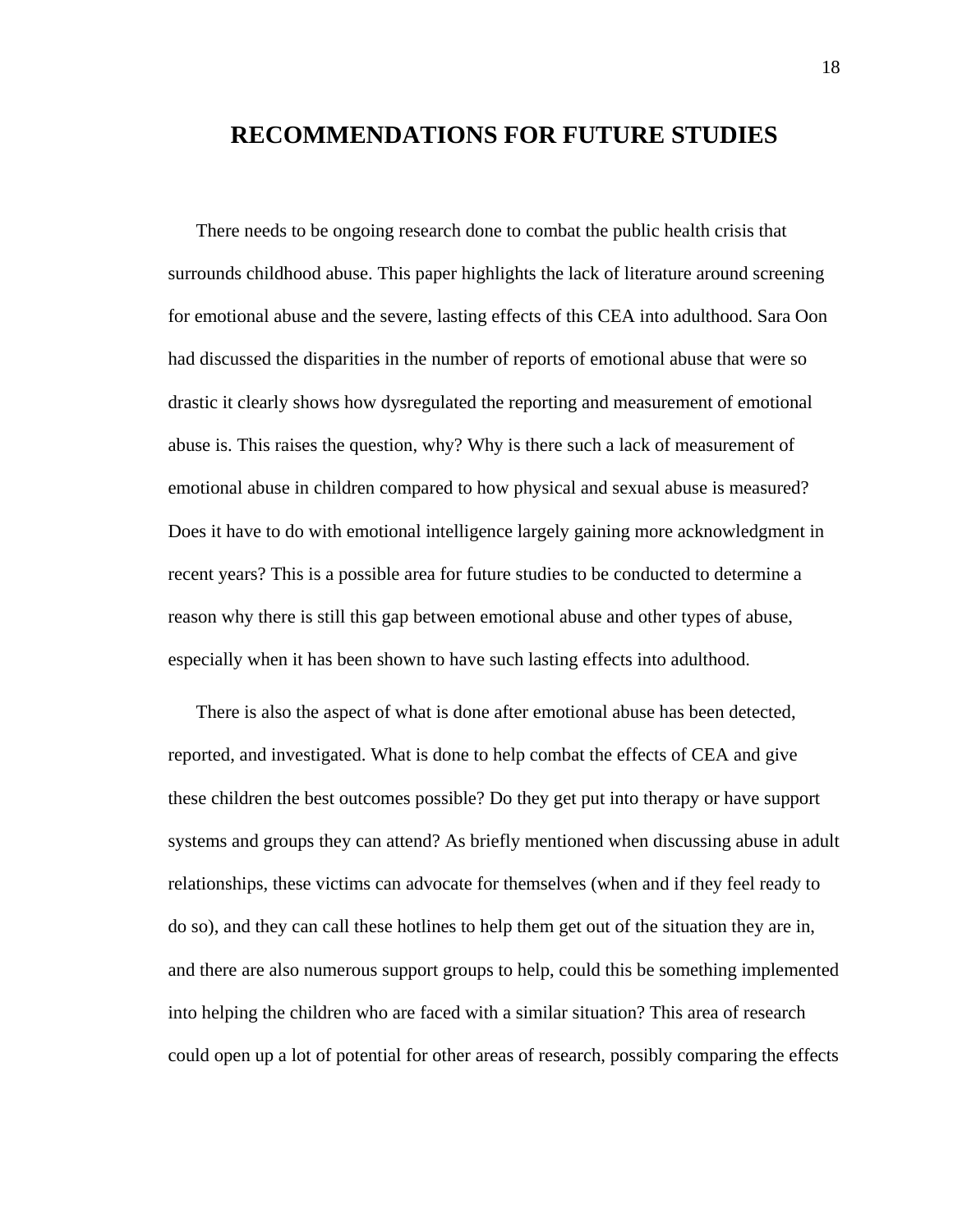of therapy to those who had received some support after the abuse versus those who had not.

The other essential area for future research is developing a universal protocol for those who are considered mandatory reporters (and people with a similar position who may not be deemed a mandatory reporter based on state law: physicians, social workers, teachers, etc.). There needs to be some type of screening implemented into the medical setting, whether it be one where the physician opens up a discussion with the parents and gauges the relationship or one that is filled out based on what the physician sees after the visit. This second option would require some training to highlight the signs of an emotionally abusive relationship and could still lead to emotional abuse being missed based on the short nature of a visit. More research needs to be done to create a screening tool for the professionals who spend the most time with children but may not have the background to help them see signs of abuse. Implementing this training will provide those who see children the most with the information they need to be educated on the signs of abuse and potentially get the quickest help to the child.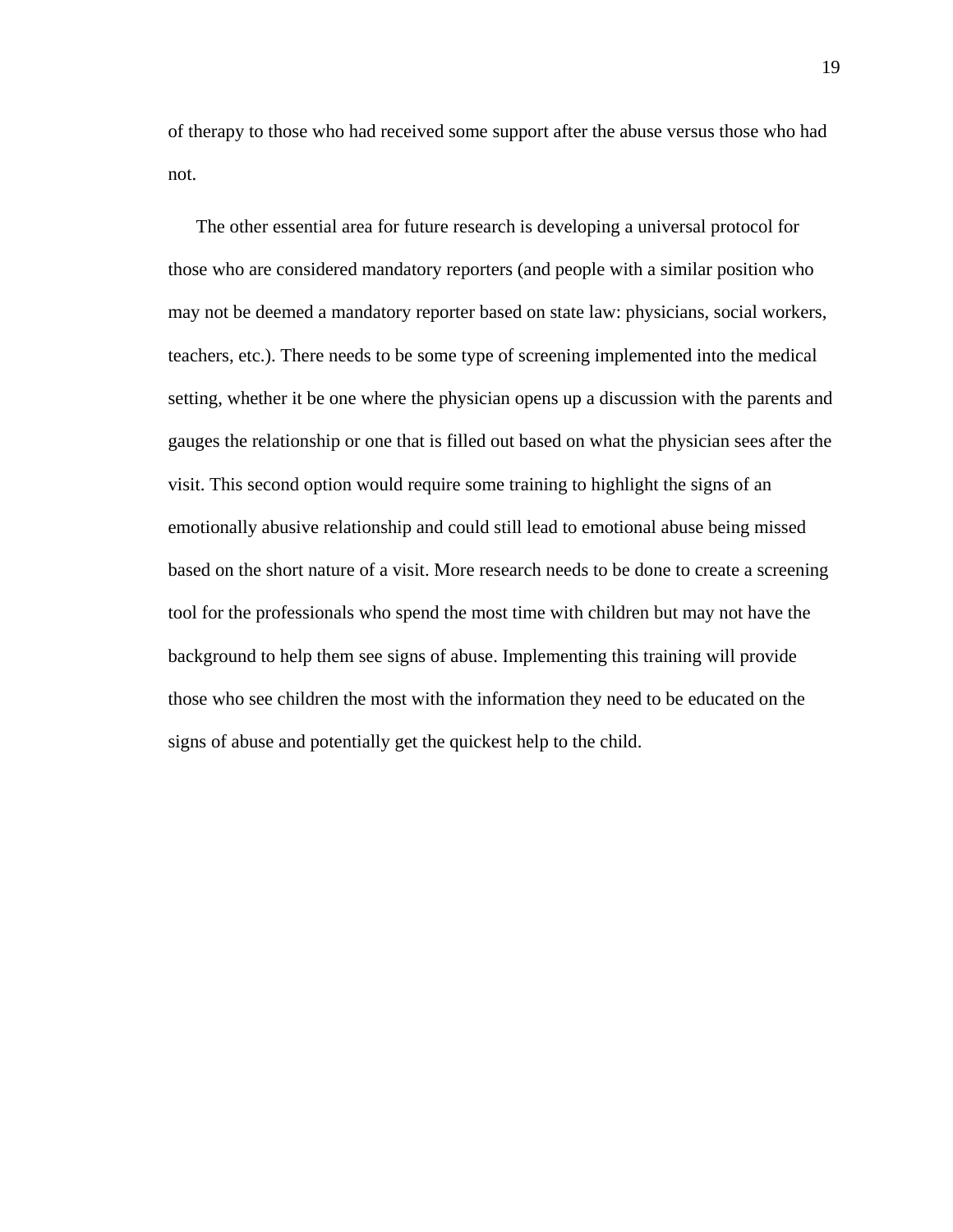#### **REFERENCES**

- 1. *Eight Signs of an emotionally abusive relationship*. MHA Screening. (2021, March 5). [https://screening.mhanational.org/content/8-signs-of-an-emotionally-abusive](https://screening.mhanational.org/content/8-signs-of-an-emotionally-abusive-)relationship/?ref=112.
- 2. Carpenter, R. W., & Trull, T. J. (2013). Components of emotion dysregulation in borderline personality disorder: a review. *Current psychiatry reports*, *15*(1), 335. https://doi.org/10.1007/s11920-012-0335-2
- 3. *Child Maltreatment*. Child Trends. (n.d.). https://www.childtrends.org/indicators/child-maltreatment. (figure)
- 4. Child maltreatment & neglect statistics. (2021, March 25). Retrieved April 08, 2021, from<https://americanspcc.org/child-abuse-statistics/>
- 5. Child Welfare Information Gateway. (2019). Mandatory Reporters of Child Abuse and Neglect. Retrieved 2021, from https://www.childwelfare.gov/topics/systemwide/laws-policies/statutes/manda/
- 6. Christ, C., de Waal, M. M., Dekker, J., van Kuijk, I., van Schaik, D., Kikkert, M. J., Goudriaan, A. E., Beekman, A., & Messman-Moore, T. L. (2019). Linking childhood emotional abuse and depressive symptoms: The role of emotion dysregulation and interpersonal problems. *PloS one*, *14*(2), e0211882. <https://doi.org/10.1371/journal.pone.0211882>
- 7. DCF: NJ Law. (n.d.). Retrieved May 07, 2021, from <https://www.nj.gov/dcf/reporting/links/>
- 8. Ezpeleta, L., Pérez-Robles, R., Fanti, K. A., Karveli, V., Katsimicha, E., Nikolaidis, G., Hadjicharalambous, M. Z., Hatzinikolaou, K. (2016). Development of a screening tool enabling identification of infants and toddlers at risk of family abuse and neglect: A feasibility study from three South European countries. *Child: Care, Health and Development, 43*(1), p. 75-80.
- 9. Hoft, M., & Haddad, L. (2017). Screening Children for Abuse and Neglect: A Review of the Literature. Retrieved March 17, 2021, from Screening Children for Abuse and Neglect: A Review of the Literature
- 10. How to identify child abuse ages 0-5 signs of abuse in toddlers and children. (2019, October 17). Retrieved March 18, 2021, from [https://www.thewholechild.org/parent-resources/age-0-5/how-to-identify-child](https://www.thewholechild.org/parent-resources/age-0-5/how-to-identify-child-)abuse-ages-0-5/
- 11. Loudenback, J., Kelly, J., Cox, S., & Oon, S. (2015, June 16). Emotional abuse is inadequately defined and measured. Retrieved April 08, 2021, from [https://imprintnews.org/featured/emotional-abuse-is-inadequately-defined-and](https://imprintnews.org/featured/emotional-abuse-is-inadequately-defined-and-)measured
- 12. Mandated reporting in Pennsylvania. (n.d.). Retrieved May 07, 2021, from [http://pafamiliesinc.org/understanding-systems/office-of-children-youth-and](http://pafamiliesinc.org/understanding-systems/office-of-children-youth-and-)families/mandated-reporting-in-pennsylvania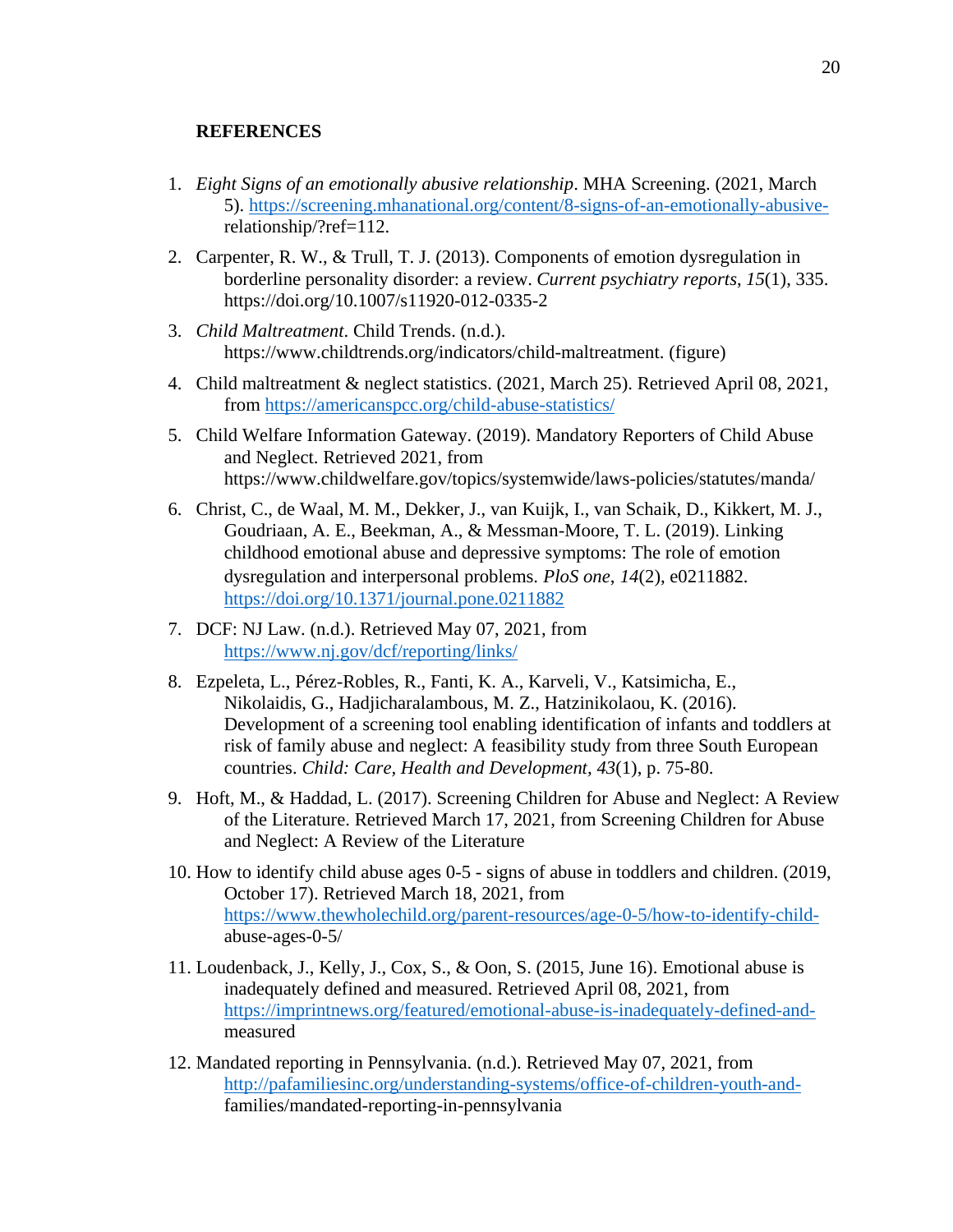- 13. Pietrangelo, A., & Legg, T. J. (2018, December 6). *How to Recognize the Signs of Mental and Emotional Abuse*. Healthline. How to Recognize the Signs of Mental and Emotional Abuse.
- 14. State statutes search. (n.d.). Retrieved May 07, 2021, from [https://www.childwelfare.gov/topics/systemwide/laws](https://www.childwelfare.gov/topics/systemwide/laws-)policies/state/?CWIGFunctionsaction=statestatutes%3Amain.getResults
- 15. Take care Delaware: Reporting child abuse. (n.d.). Retrieved May 07, 2021, from <https://takecaredelaware.org/reporting-child-abuse.php>